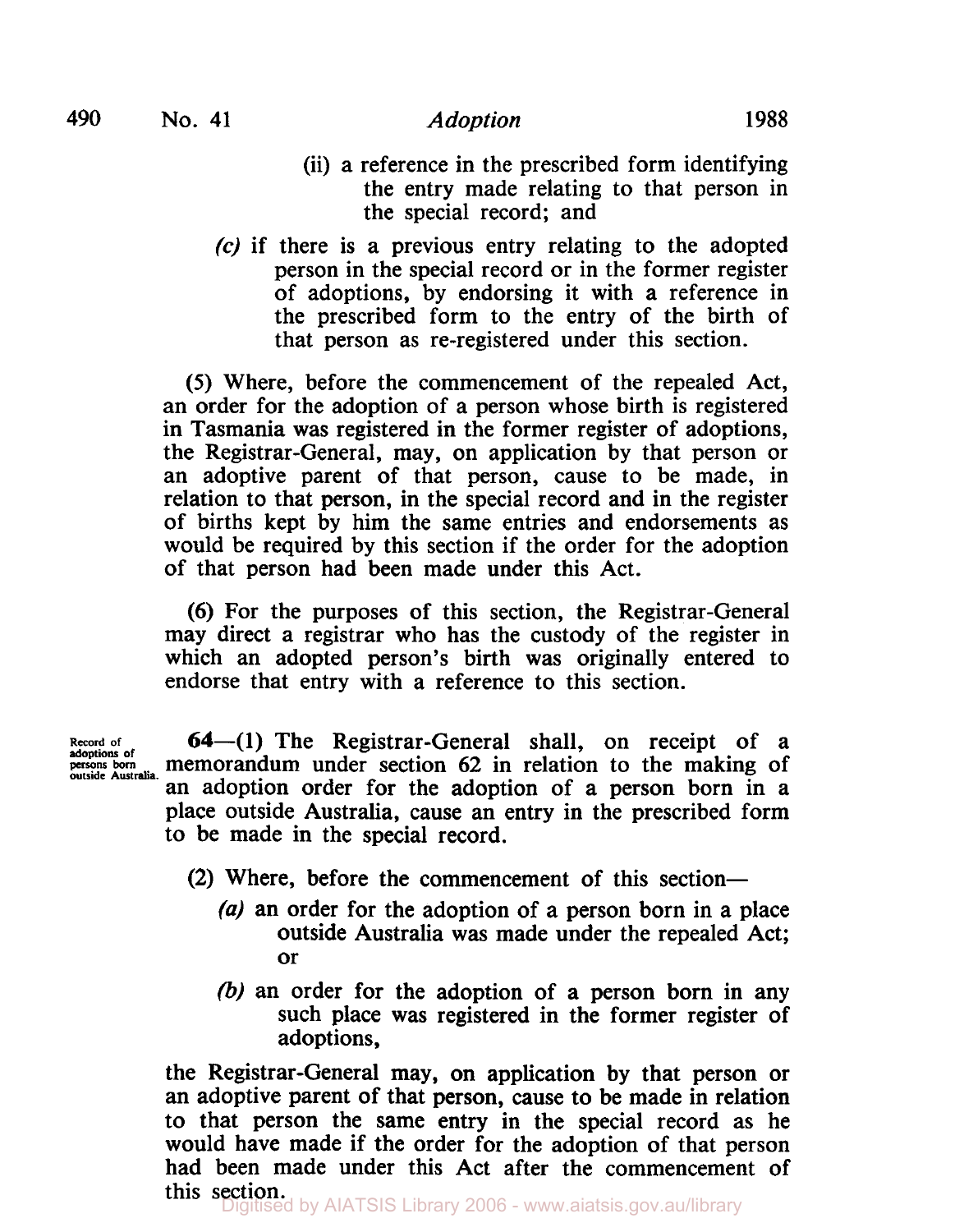**65**—(1) On receipt of a memorandum under section 62 or **Discharge of** adoption orders. a memorandum under a law of another State or a Territory corresponding to that section, in relation to the discharge of an order for the adoption of a person, the Registrar-General shall—

- (a) cause the entry made in relation to that person in the special record to be cancelled;
- (b) cause the endorsement made pursuant to section **63 (4)** (b) on the entry of the birth of that person in the register of births kept by the Registrar-General to be cancelled; and
- **(c)** direct the registrar who has the custody of the register of births in which the birth of the first-mentioned person was originally entered to cancel any endorsement made under section **63 (6)** in respect of that adoption.

**(2)** On receipt of a memorandum under section **62** in relation to the discharge of an order for the adoption of a person who was born in a place other than Tasmania or another State or a Territory, the Registrar-General shall cause the entry made in relation to that person in the special record to be cancelled.

**Sending of Sending of Sending of Beam of All Sending of Beam of**  $\frac{1}{n}$  **are**  $\frac{1}{n}$  **<b>Containing of**  $\frac{1}{n}$   $\frac{1}{n}$ 

- (a) an adoption order or an order for the discharge of States, &c. an adoption order has been made under this Act; and
- (b) the Registrar-General has reason to believe that the birth of the person to which the order relates is registered in another State or in a Territory,

the Registrar-General shall, as soon as practicable, cause a memorandum in accordance with the prescribed form of the adoption order or a copy of the order for the discharge of an adoption order, as the case may be, certified in writing by him to be a true memorandum or copy, to be sent to an officer of that State or Territory having functions in relation to the registration of births who is prescribed by the regulations.

- $(2)$  Where-
	- *(a)* an adoption order or an order for the discharge of an adoption order has been made under this Act; and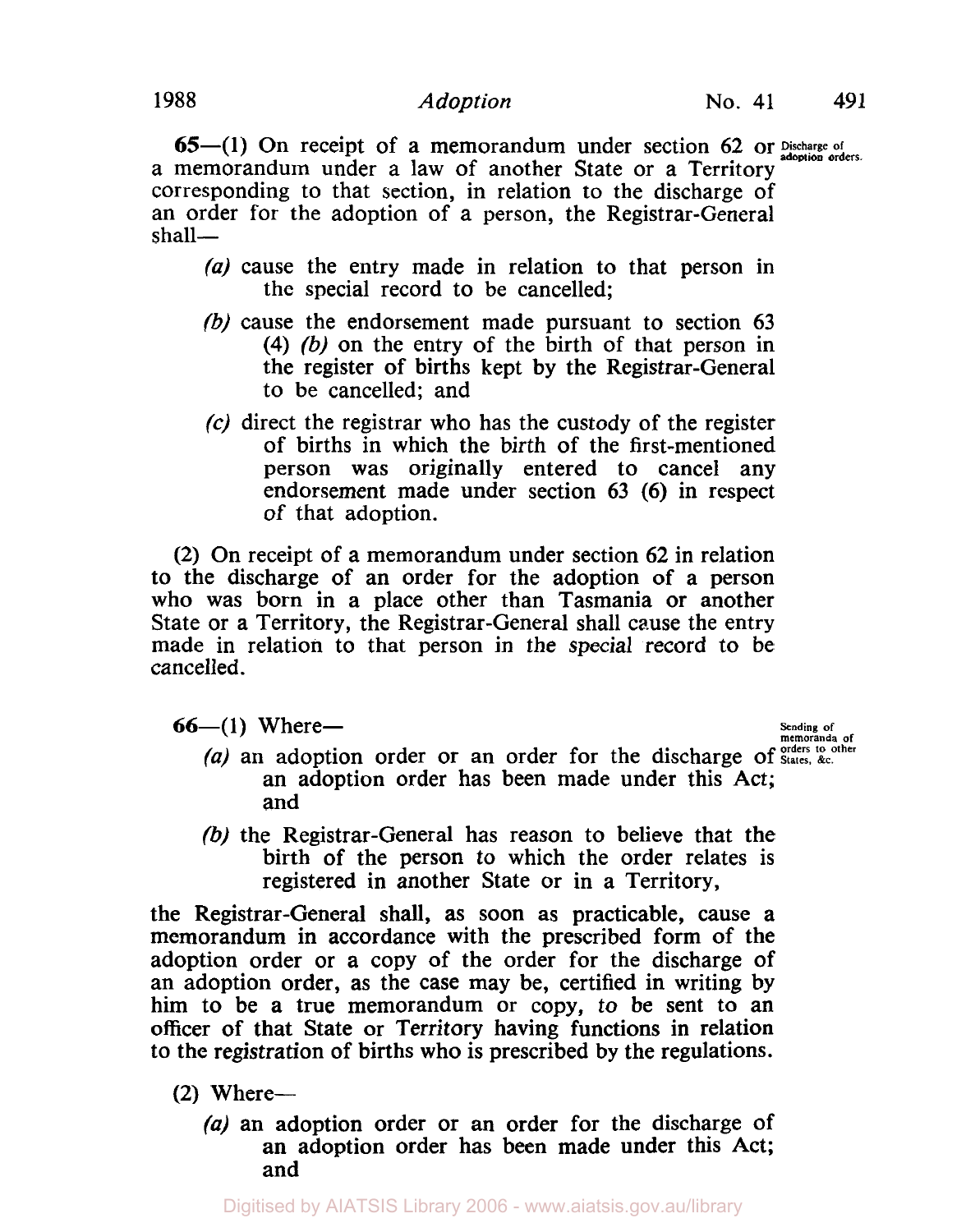(b) the Registrar-General has reason to believe that the birth of the person adopted under the order is registered in a country other than Australia,

the Registrar-General shall, on application in writing by the persons in whose favour the order was made or of the person adopted under the order, cause a memorandum in accordance with the prescribed form of the adoption order, or a copy of the order for the discharge of an adoption order, as the case may be, certified in writing by him to be a true memorandum or copy, to be sent to an officer in that country who is prescribed by the regulations.

**67—(1)** In this section, "the prescribed register" means the Entries in **Entries registers in of births**  register of births kept by the Registrar-General. **not disclosed.** *<sup>10</sup>*

> **(2)** The Registrar-General and a registrar shall not, except in accordance with this Act or an order of the Supreme Court, open for inspection, or issue an extract from, or copy of, an entry relating to an adopted person in the prescribed register or in a register of births kept by, or in the custody of, a registrar.

> (3) The Registrar-General shall, on an application in writing by a natural parent of an adopted person, issue to the natural parent an extract from, or copy of, an entry in the prescribed register relating to the adopted person.

> **(4)** Where an order has been made for the adoption of a person whose birth has been registered in Tasmania, the adopted person may apply to the Registrar-General for the issue of an extract from, or a certified copy of, the entry in the prescribed register relating to the adopted person.

> *(5)* An application under subsection **(4)** by an adopted person may be made whether before or after he has attained the age of **18** years and whether the order for his adoption was made before or after the commencement of this section but, except in a case where the adoption order has been made after the commencement of this section in favour of-

- *(a)* a spouse of a natural parent of the adopted person; or
- (b) another person who, or whose spouse, is a relative of the adopted person, or 2 persons who are relatives of the adopted person,

the application shall be accompanied by a certificate given to the adopted person under section **80.**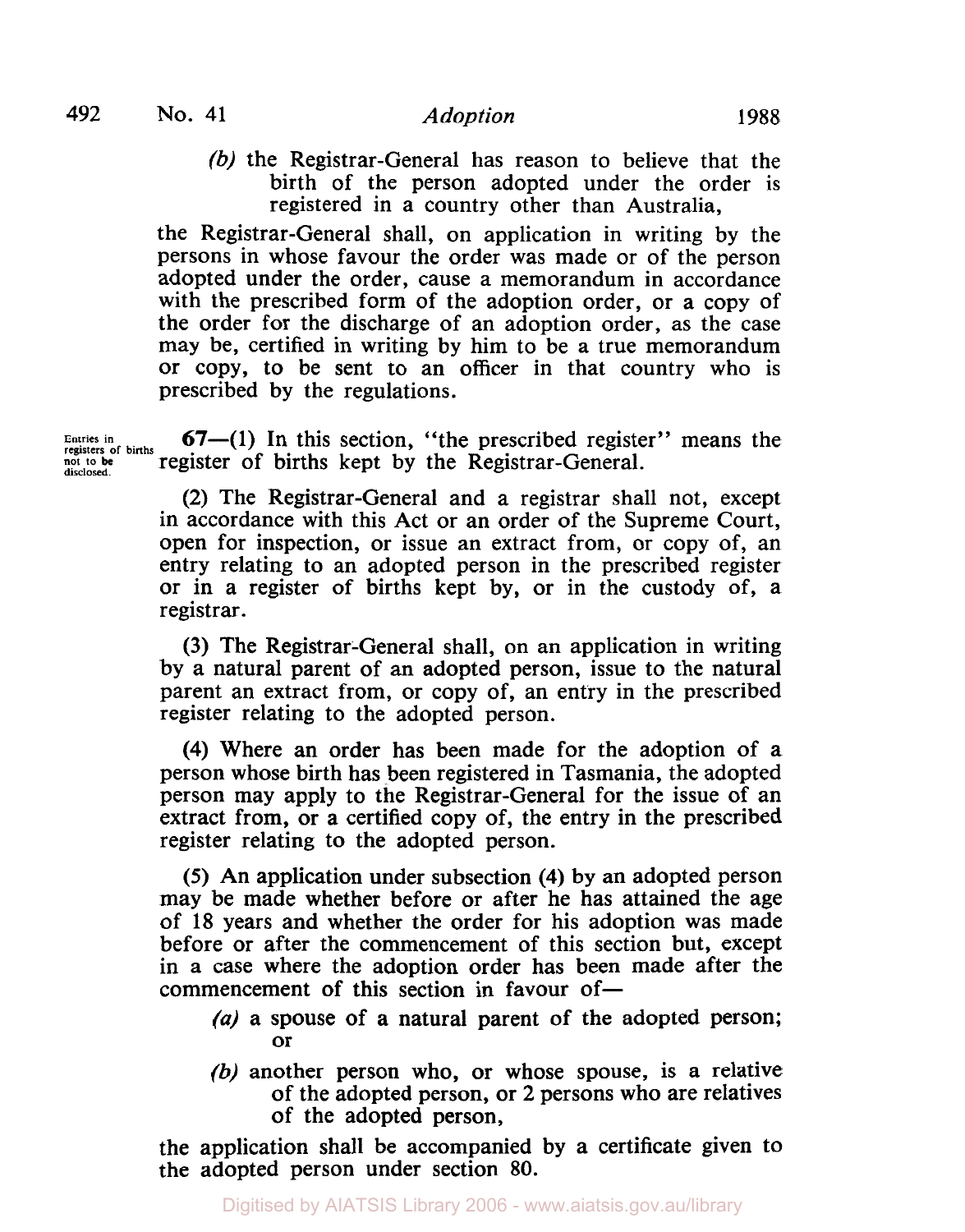# **1988** *Adoption* **No. 41 493**

(6) On an application made in accordance with this section, the Registrar-General shall issue in accordance with the application an extract from, or certified copy of, the entry in the prescribed register relating to the adopted person to whom the application relates.

(7) An extract from, or certified copy of, an entry in the prescribed register issued under subsection (6) is subject to the same terms, conditions, and regulations as to payment of fees and otherwise as are applicable under the *Registration of Births and Deaths Act 1895.* 

**(8)** Where, pursuant to this section, the Registrar-General issues an extract from, or certified copy of, an entry in the prescribed register to an adopted person, the extract or certified copy shall contain a statement specifying the surname taken by the adopted person on the making of the order for his adoption.

**68—(1)** Except as provided in this section—

- (1) Except as provided in this section—<br>(a) the former register of adoptions and a memorandum adoptions and a memorandum adoption orders of an adoption order under section 55 of the search. repealed Act or section 62 of this Act are not open for inspection or search; and
- (b) a person shall not be furnished with an extract from, or certified copy of, an entry in that register or with a certified copy of any such memorandum of an adoption order.

(2) On application by an adopted person, the Registrar-General shall issue, subject to subsection **(3)** and to the same terms, conditions, and regulations as to payment of fees and otherwise as are applicable under the *Registration of Births*  and Deaths Act 1895 in relation to a register of births-

- *(a)* an extract from, or certified copy of, an entry in the former register of adoptions relating to the adopted person; or
- (b) a certified copy of a memorandum of an adoption order under section *55* of the repealed Act or section 62 of this Act relating to the adopted .person.

(3) An application by an adopted person under subsection **(2)**  shall be accompanied by a certificate given to him under section *80.*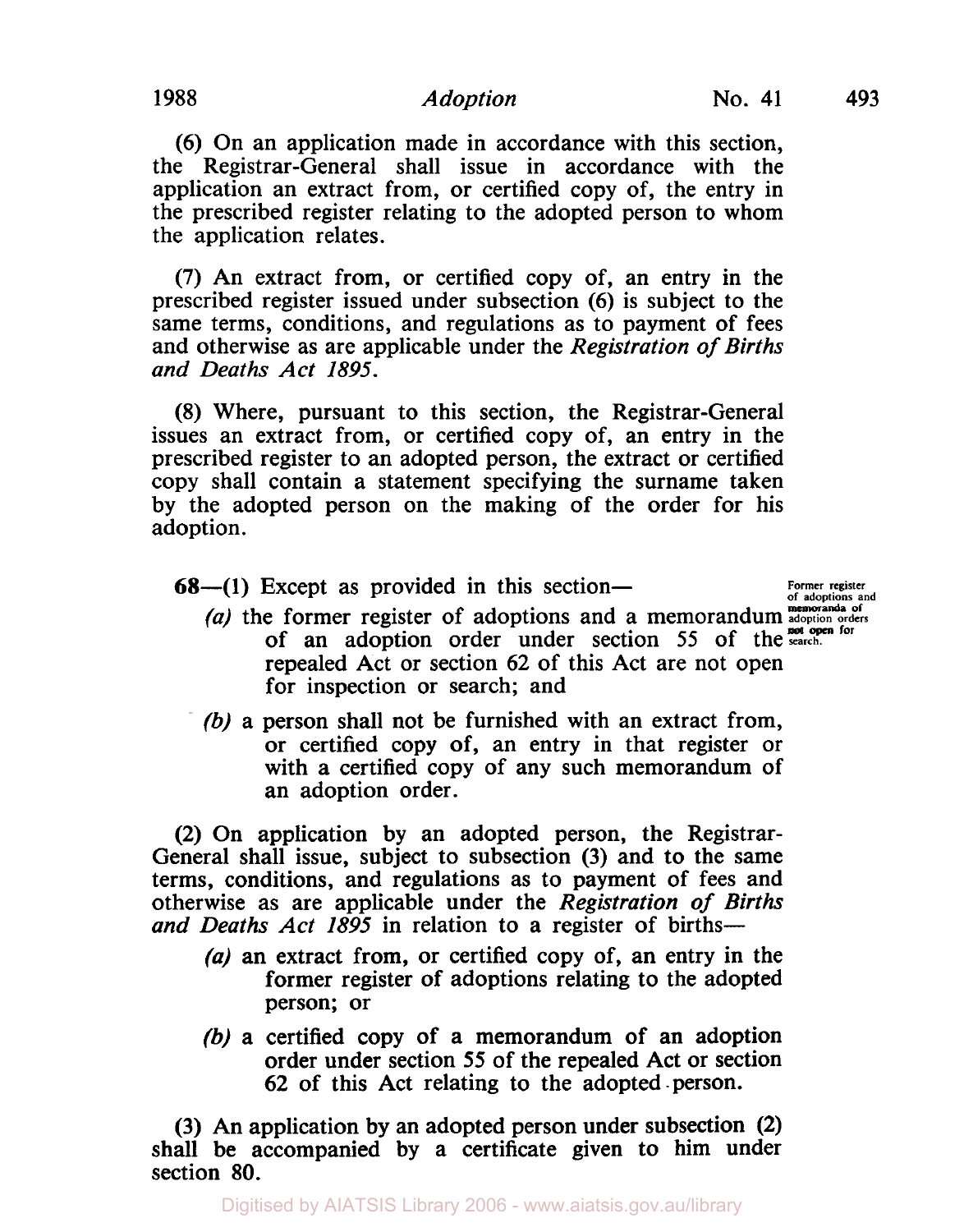**Copies in the record** 

**69**-(1) On application, the Registrar-General shall issue, subject to the same terms, conditions, and regulations as to payment of fees and otherwise as are applicable under the *Registration of Births and Deaths Act 1895,* an extract from, or certified copy of, an entry in the special record.

(2) In the case of an application under this Part by an adopted person particulars of whose adoption are entered in the former register of adoptions, the Registrar-General may re-register the birth of that person in the special record and exercise his powers under, and in accordance with, subsection **(1).** 

(3) An extract from, or a certified copy of an entry in, the special record shall not contain a reference to any matter referred to in section 63 **(4)** *(a).* 

Directions to **70**—(1) The Registrar-General may give to a registrar or to purposes of this registrars generally such directions as the Registrar-General thinks necessary for the purpose of giving effect to this Part.

> (2) A registrar to whom any directions are given under subsection **(1)** shall comply with those directions.

## PART VI

### **ACCESS** TO **INFORMATION**

### *Division I-General*

Restriction on  $71-$ (1) Except as provided in this Act and without access to records deroors. derogating from the powers of the Ombudsman under the *Ombudsman Act 1978-* 

- *(a)* records of, or in the possession or under the control of, the Director or an agency relating to an adoption negotiated or arranged by the Director or an agency or a part of any such records; and
- *(b)* a report to a court under section **24 (1)** or a corresponding previous enactment and the records of a court of, or relating to, proceedings, other than an order or decision of a court, under this Act or a corresponding previous enactment,

shall not be made available to, or be open for inspection by, any person.

(2) Subsection **(1)** has effect notwithstanding that a copy of a report referred to in that subsection or of a part of any such report may be contained in records from which information may be available under this Part.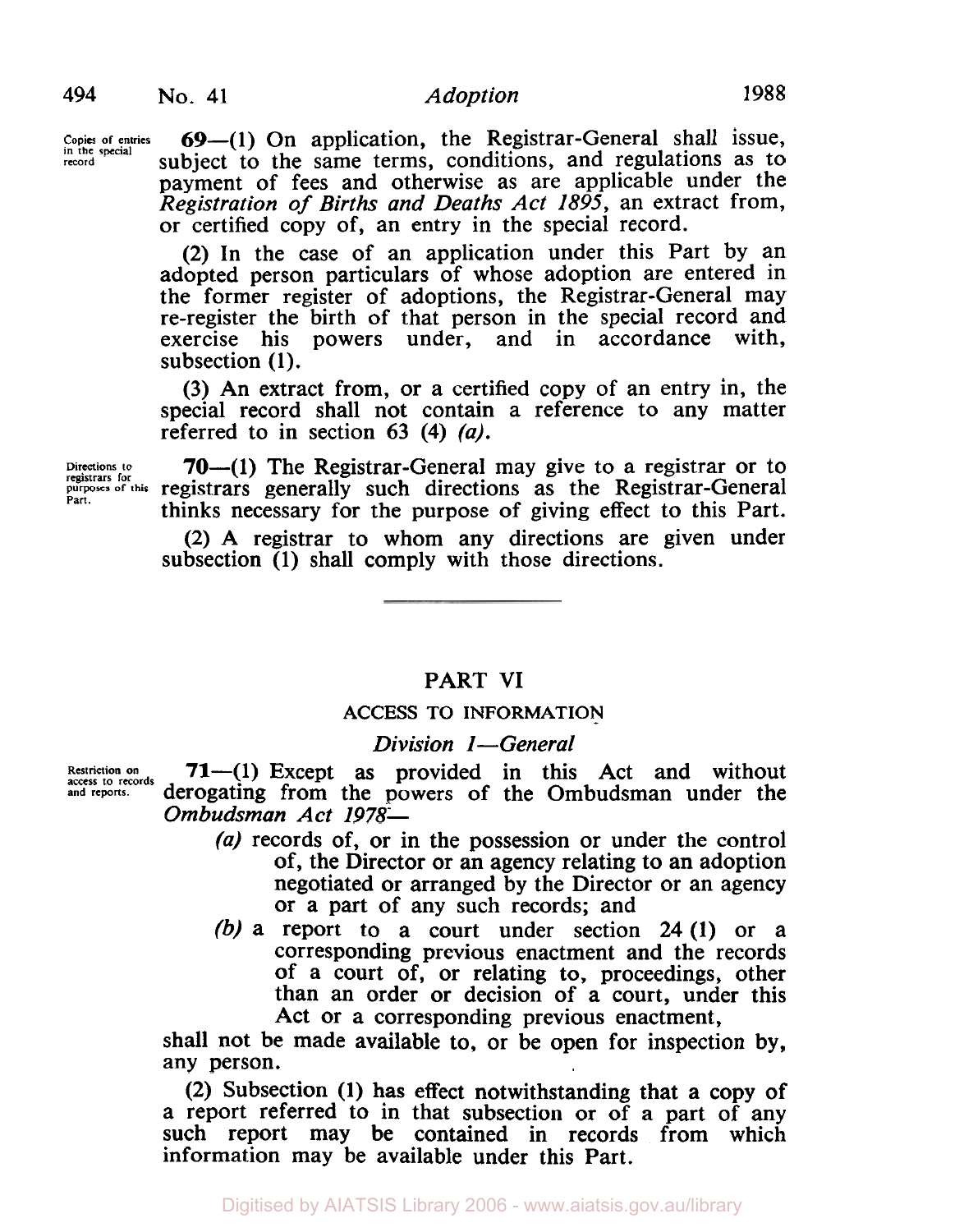**72**-(1) Where a relevant authority receives an application **puties of** relevant for information under this Part, the relevant authority shall, authorities to subject to and in accordance with this Part—

- *(a)* **so** far as the information to which the application relates is contained in records in the possession or under the control of the relevant authority, give the information to the applicant if the information is such as may be given to him under this Part; and
- (b) where the relevant authority is the Director and the information to which the application relates is not contained in records in his possession or under his control, request any agency, body, or person from which or from whom the information may be available-
	- (i) to give the information to the Director; or
	- (ii) where the applicant agrees and the request so states, to give the information to the applicant, so far as the information may be given to him under this Part.

**(2)** On receipt of information under subsection (1), the Director shall give the information to the applicant, so far as it may be given to him under this Part.

(3) Where information sought under this Part is not contained in any records referred to in subsection **(1),** a relevant authority shall-

- *(a)* make such reasonable inquiries as in all the circumstances of the case ought to be made for the purposes of obtaining the information; and
- (b) on obtaining the information, give it to the applicant, so far as it may be given to him under this Part.

**(4)** Where an application has been made under this Part **to**  a relevant authority other than the Director for information that is not contained in records in the possession, or under the control, of that relevant authority-

- *(a)* the relevant authority shall notify the Director of that fact; and
- (b) on receipt of a notification under paragraph  $(a)$ , the Director shall request any agency, body, or person from which or from whom the information may be available to give the information to the Director.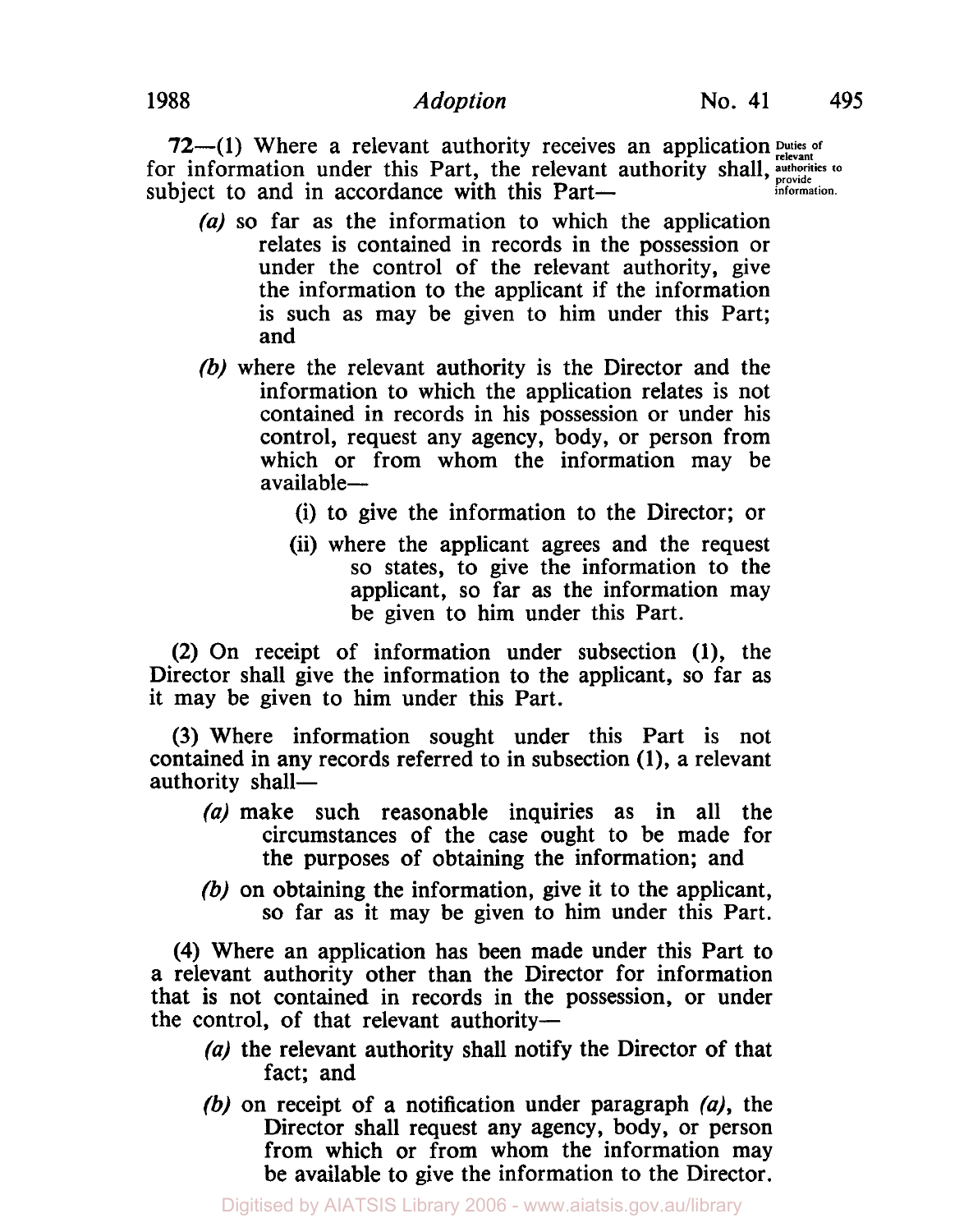# **496 No. 41** *Adoption* **1988**

*(5)* On receipt of information sought under subsection **(4),**  the Director shall give the information to the relevant authority referred to in that subsection.

(6) On receipt of information under subsection *(5),* a relevant authority shall give the information to the applicant, so far as it may be given to him under this Part.

obtain<br>Information from apply to the court for such information from its records Director may **73—(1)** For the purposes of this Part, the Director may relating to proceedings as a result of which an adoption order was made by that court as will enable the Director to seek or obtain information that, under this Part, the Director may give to a person who makes an application under this Part.

> (2) The court shall give to the Director information in its possession or under its control to which an application under subsection (1) applies.

**Counselling services.** 

**74—(1)** A relevant authority shall not provide a document or information to an applicant under this Part unless the applicant has received counselling from an approved counsellor.

(2) Where a relevant authority receives an application under this Part, the relevant authority shall inform the applicant in writing of the place or places at which counselling services are available and that information cannot be supplied under this Part unless the applicant has attended an interview with an approved counsellor.

(3) This section does not apply if the relevant authority is satisfied that $-$ 

- (a) the adopted person and all other persons referred to in the original birth certificate relating to the adopted person have previously exchanged information which may identify a natural parent or natural relative of the adopted person; or
- (b) the applicant under this Part is not resident in Tasmania.

**Protection of privacy.** 

**75-A** person shall not, under this Part, give to an applicant under this Part, and an applicant under this Part is not entitled to obtain, information relating to the personal affairs of a person, whether living or dead, other than the applicant or from which another person may be identified, whether directly or indirectly, except subject to and in accordance with this Part.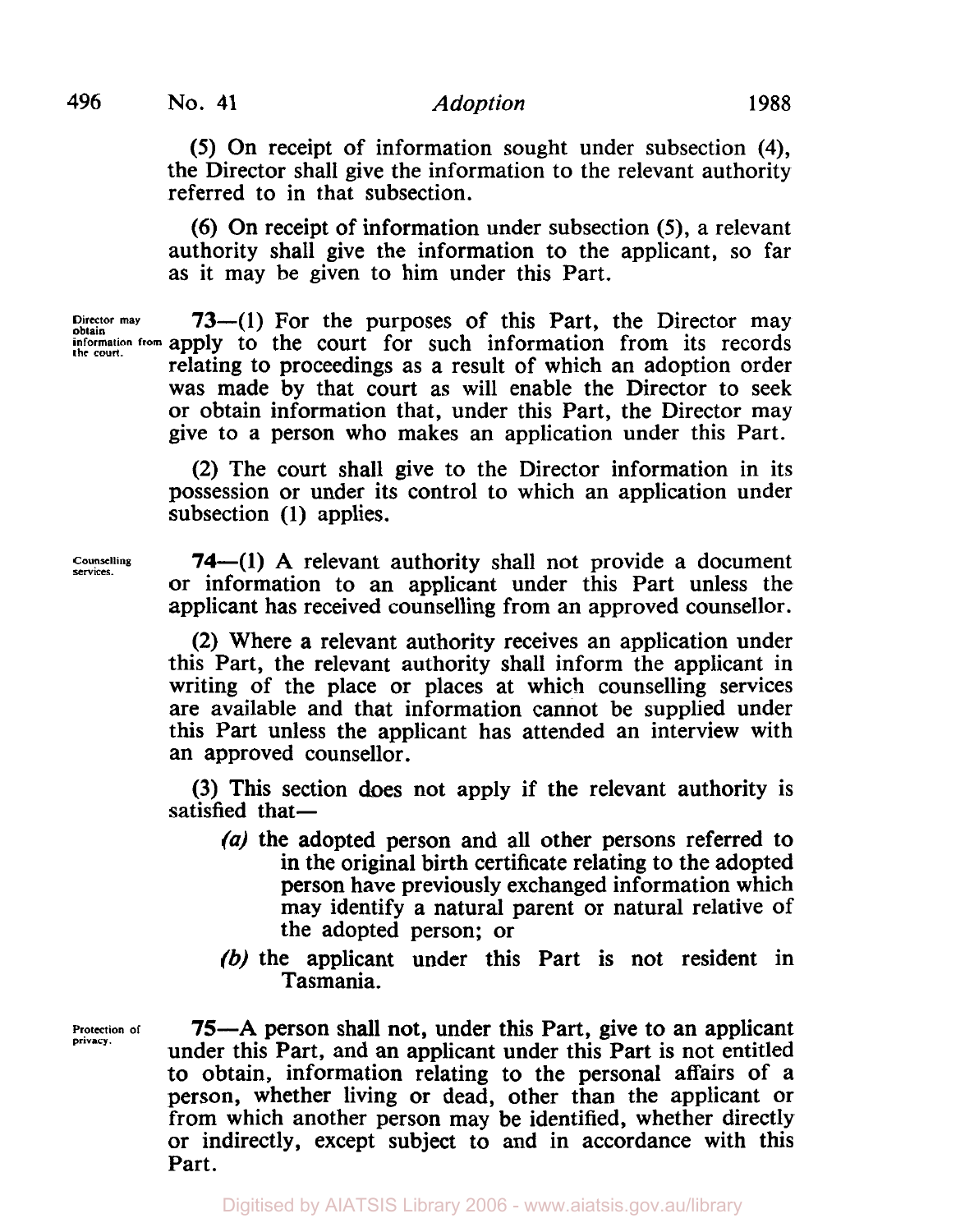**76—Where, under this Part, information of a medical or Disclosure of** psychiatric nature concerning an applicant under this Part or **lnformation.**  a natural parent or a natural relative or child of the applicant may be disclosed, a relevant authority may, if the relevant authority considers that the disclosure of the information to the applicant might be prejudicial to the physical or mental health or well-being of the applicant, determine not to disclose the information to the applicant personally but may disclose the information (without identifying a person, other than the applicant, to whom it relates) to a legally-qualified medical practitioner nominated by the applicant and approved by the relevant authority.

## *Division 2-Persons entitled to birth certificates or in formation*

77—Where an adopted person is under the guardianship of Application of a person who is not his adoptive parent, references in this where aloned Division to the agreement of an adoptive parent shall be read guardianship. as references to the agreement of that guardian.

78—On application in accordance with this Division, a **Provision of** relevant authority shall, subject to this Part, provide relevant **relevant** relevant authority shall, subject to this Part, provide **authorities.** information about an adopted person or the natural parents or the natural relatives of the adopted person if the relevant authority is satisfied that the information—

- *(a)* is reasonably likely to be true; and
- *(b)* does not unreasonably disclose information relating to the personal affairs of a natural parent, a natural relative, or any other person.

**79—(1)** Where an order has been made for the adoption *Access to birth* of a person whose birth was not registered in Tasmania, the adopted persons adopted person may, whether before or after attaining the age **Tasmania.**  of 18 years and whether the order was made before or after the commencement of this section, apply to a relevant authority for a copy of, or an extract from, or certified copy of, the birth certificate relating to himself contained in records relating to his adoption that are in the possession, or under the control, of the relevant authority, an agency, another body or person, or of the court.

(2) Where an application is made under subsection **(1)** by an adopted person who has not attained the age of 18 years, the application shall be accompanied by the agreement in writing, or evidence of the death, of each adoptive parent.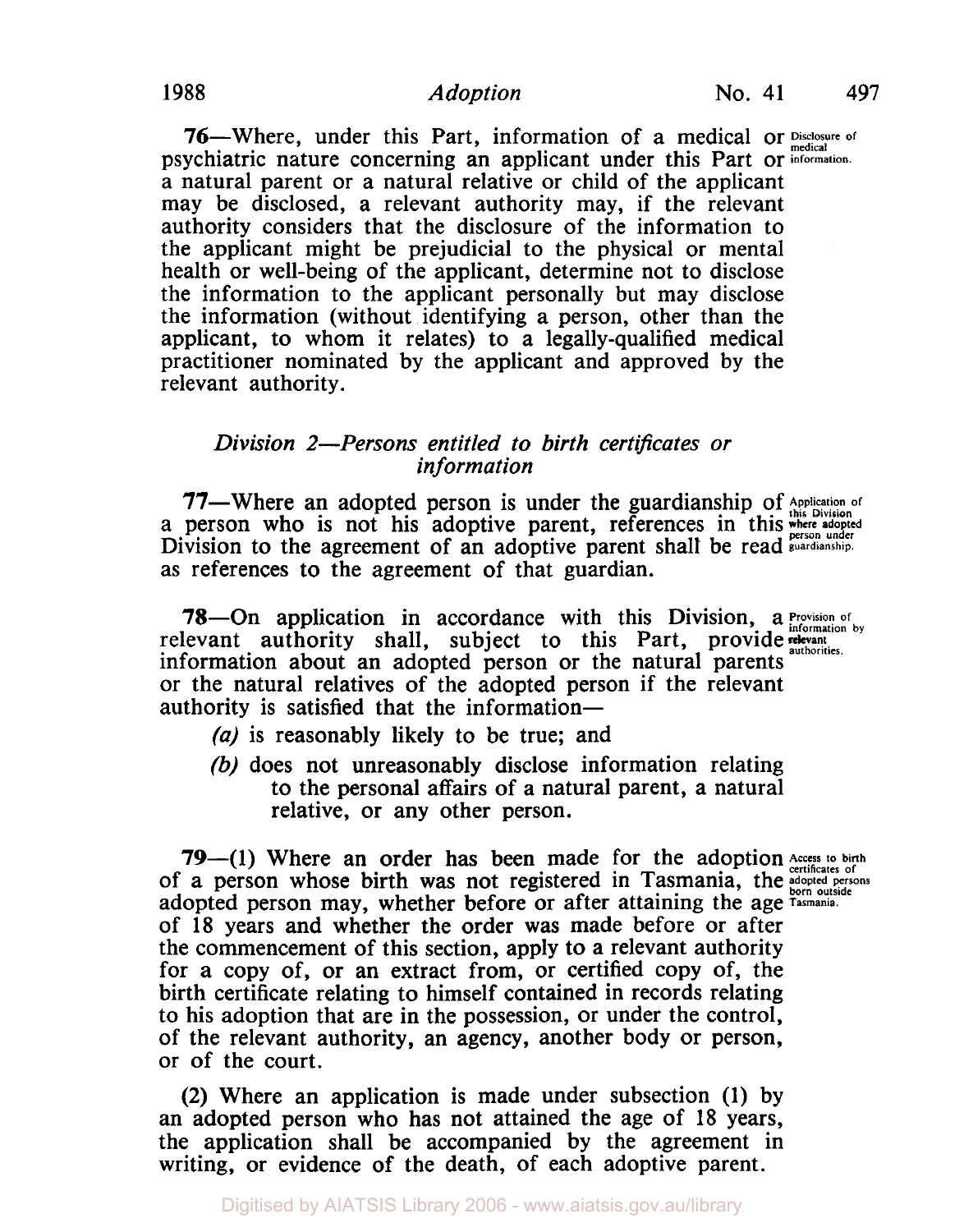(3) Subject to subsection **(4),** where a relevant authority receives an application under subsection (1), the relevant authority shall-

- *(a)* where the copy to which the application relates is in his possession or under his control, give a copy to the applicant; or
- (b) where the copy to which the application relates is in the possession, or under the control, of an agency, another body or person, or the court, request that agency, body, person, or court to give a copy to the relevant authority or, where the request so states, to the applicant.

(4) Where an application is made under subsection (1) by an adopted person who has not attained the age of 18 years, a relevant authority shall not-

- *(a)* give a copy of, or an extract from, or a certified copy of, a birth certificate to the applicant; or
- (b) request an agency, another body or person, or the court to give a copy to the applicant,

unless the relevant authority has obtained the agreement in writing, or evidence of the death, of each natural parent of the adopted person who has given consent to the adoption.

Grant of **80-(1)** An adopted person whose birth is registered in Tasmania may, whether before or after attaining the age of 18 years, apply in the prescribed form to a relevant authority for a certificate in the prescribed form to the effect that the requirements of this section have been complied with.

> **(2)** Where an application is made under subsection (1) by an adopted person who has not attained the age of 18 years, the application shall be accompanied by the agreement in writing, or evidence of the death, of each adoptive parent.

> (3) Where the relevant authority receives an application under subsection (1) and the applicant has received counselling from an approved counsellor, the relevant authority shall, subject to subsection **(4),** give to the applicant a certificate referred to in subsection (1).

> **(4)** An adopted person who has not attained the age **of** 18 years is not entitled to a certificate referred to in subsection (1) unless the relevant authority has obtained the agreement in writing, or evidence of the death, of each natural parent of the adopted person who has given consent to the adoption.

**certificate as to** counselling, &c.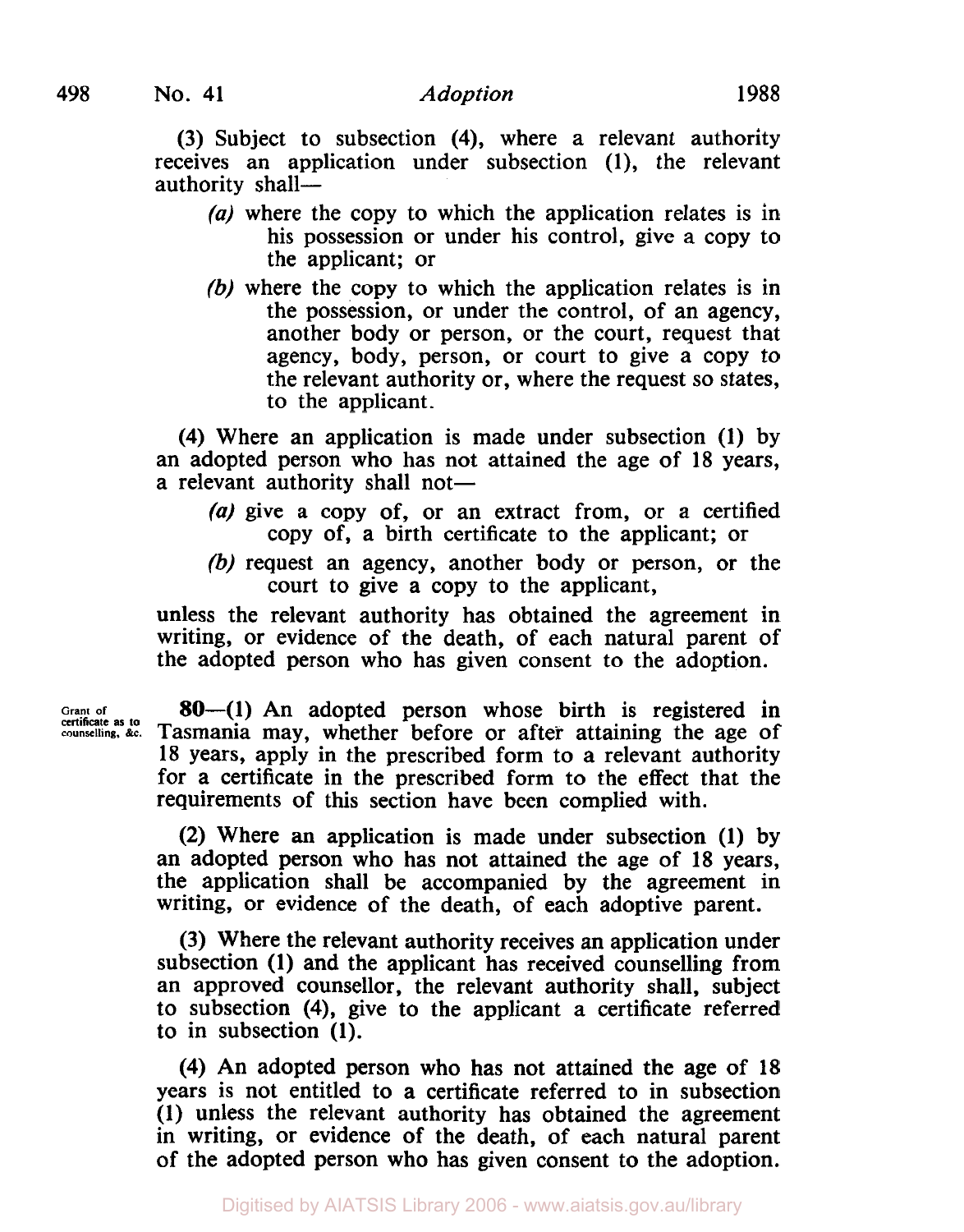81-(1) An adopted person who has not attained the age Adopted person's of 18 years may, subject to this section, apply to a relevant **information** under age 18. authority for information about himself.

**(2)** An application for information referred to in subsection **(1)** shall be accompanied by the agreement in writing, or evidence of the death, of each adoptive parent of the adopted person.

(3) There shall not be given to an applicant under this section any information from which the identity of a natural parent of the applicant may be ascertained unless the relevant authority has obtained the agreement in writing, or evidence of the death, of that natural parent.

**82**—(1) An adopted person who has attained the age of 18 Adopted person's years may apply to a relevant authority for information about **information** at himself and he may so apply whether or not one of his natural parents or natural relatives may be identified from that information.

(2) If the information to which the application relates is information from which, whether directly or indirectly, the whereabouts of a natural parent or natural relative of the adopted person may be ascertained, the relevant authority shall not give that information to the applicant unless the relevant authority has obtained the agreement in writing of that natural parent or natural relative.

- (3) For the purposes of subsection  $(2)$ 
	- (a) the agreement in writing of a natural parent or natural relative may be given subject to conditions; and
	- *(b)* that agreement in writing is not required if the relevant authority has evidence that the natural parent or natural relative is dead.

**83—(1) A** natural parent of an adopted person who has Natural parent's apply to a relevant authority for information about the adopted person under age not attained the age of 18 years may, subject to this section, *information* about a section, **information** person.

(2) A natural parent is not entitled to information about the adopted person from which his adoptive parents may be identified or his whereabouts ascertained unless the relevant authority-

*(a)* has considered any wishes expressed by the adopted person; and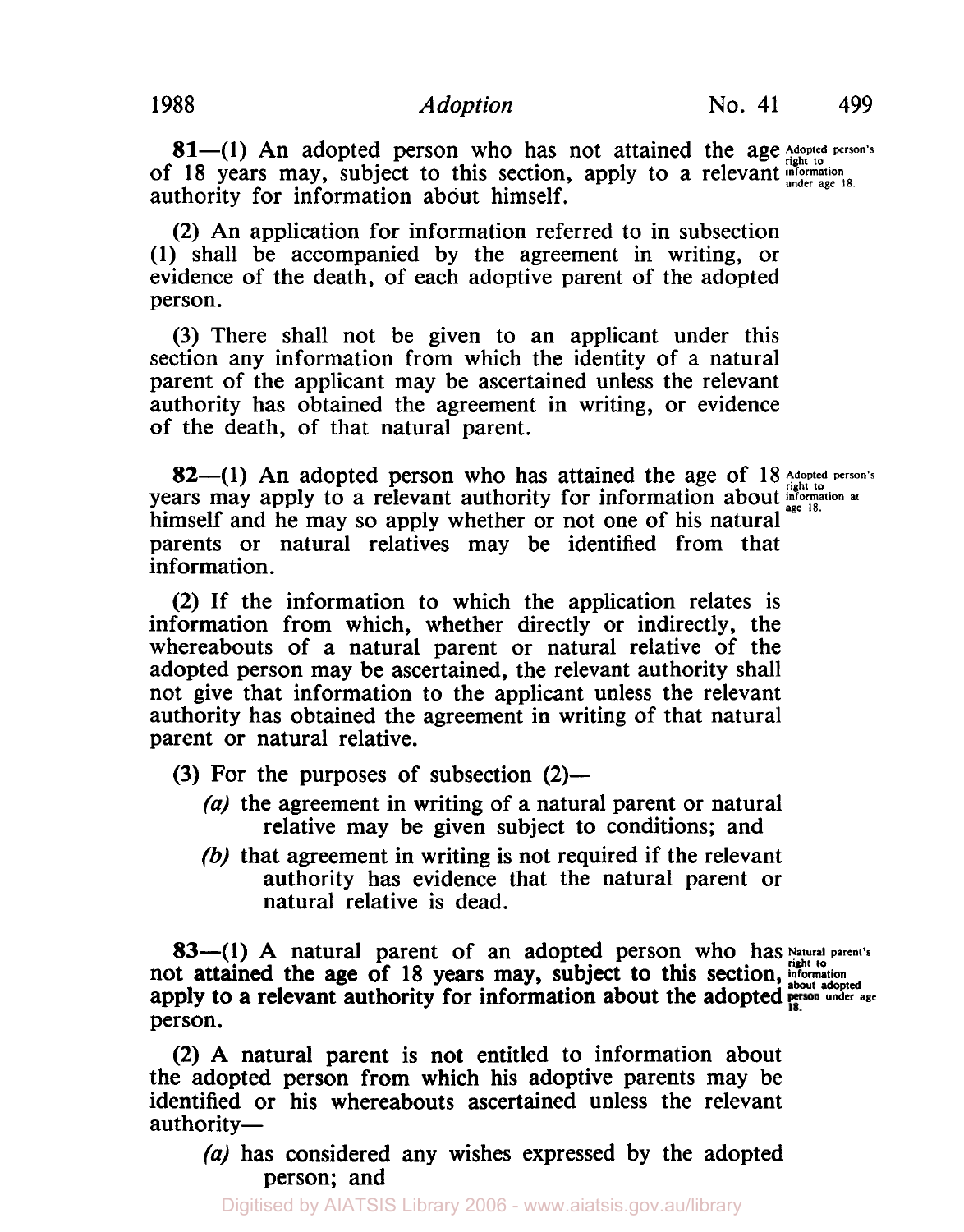(b) has obtained the agreement in writing, which may be given subject to conditions, or evidence of the death, of each adoptive parent of the adopted person.

(3) A natural parent is not entitled to information about the adopted person if the relevant authority is of opinion that, in order to give effect to any wishes of the adopted person or conditions imposed by an adoptive parent under subsection (2), that information ought not to be disclosed.

Natural parent's **84**—(1) A natural parent of an adopted person who has information attained the age of **18** years may, subject to this section, apply<br>about adult to a relevant authority for information about the adopted person.

> (2) A natural parent is not entitled to information about the adopted person from which his adoptive parents may be identified or his whereabouts ascertained unless the relevant authority has obtained the agreement in writing, which may be given subject to conditions, or evidence of the death, of the adopted person.

> (3) A natural parent is not entitled to information about the adopted person if the relevant authority is of opinion that, in order to give effect to any conditions imposed by the adopted person under subsection **(2),** that information ought not to be disclosed.

**Natural relative's**<br>right to **information.** 

**85-(1)** A natural relative of an adopted person may, subject to this section, apply to a relevant authority for information about the adopted person.

(2) A natural relative is not entitled to information about the adopted person from which his adoptive parents may be identified or **his** whereabouts ascertained unless the relevant authority-

- $(a)$  is satisfied that circumstances exist which make it desirable so to do;
- (b) where the adopted person has attained the age of **18**  years, has obtained the agreement in writing, which may be given subject to conditions, or evidence of the death, of the adopted person; and
- *(c)* where the adopted person has not attained the age of **18** years-
	- (i) has considered any wishes expressed by the adopted person, or where the adopted person has died, has obtained evidence of the death of the adopted person; and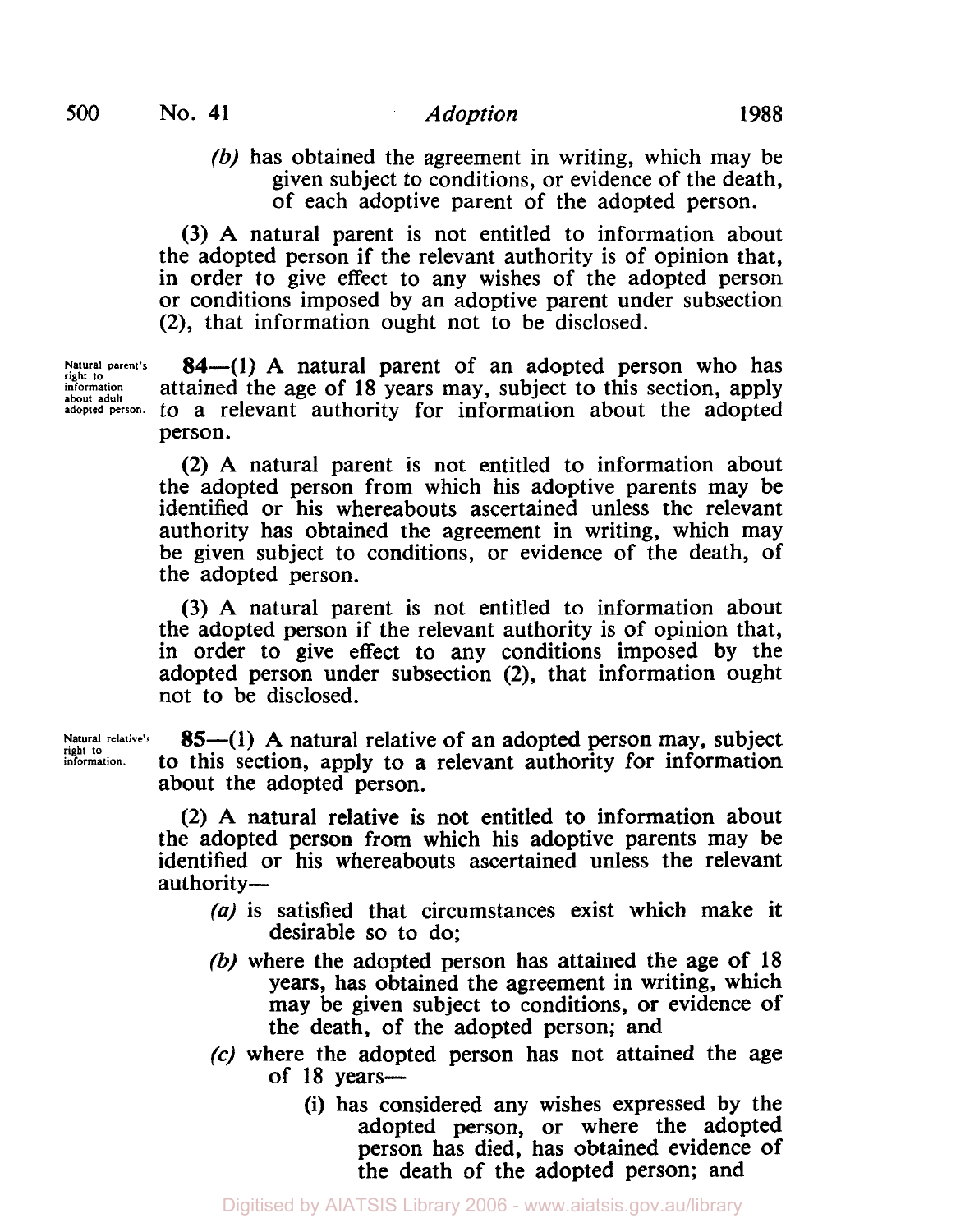(ii) has obtained the agreement in writing, which may be given subject to conditions, or evidence of the death, of each adoptive parent of the adopted person.

(3) A natural relative is not entitled to information about the adopted person if the relevant authority is of opinion that, in order to give effect to any wishes of the adopted person or conditions imposed under subsection (2) by the adopted person or by an adoptive parent, that information ought not to be disclosed.

**86-(1)** An adoptive parent of an adopted person may, Adoptive parent's subject to this section, apply to a relevant authority for *information*. information about the adopted person.

**(2)** An adoptive parent is not entitled to information about the adopted person from which a natural parent or natural relative of the adopted person may be identified unless-

- $(a)$  the relevant authority has obtained the agreement in writing, which may be given subject to conditions, or evidence of the death, of that natural parent or natural relative; and
- (b) if the adopted person has attained the age of **18**  years, the relevant authority-
	- (i) has notified the adopted person in writing of his intention to give the information; or
	- (ii) has evidence of the death of the adopted person.

(3) An adoptive parent is not entitled to information about the adopted person if the relevant authority is of opinion that, in order to give effect to conditions imposed under subsection **(2)** (a) by a natural parent or natural relative, that information ought not to be disclosed.

 $87-1$ ) Where a person-

**Power of judge to order release of information** 

(a) is unable to obtain information about an adopted of information<br>nation because a nation whose agreement in writing persons, natural person because a person whose agreement in writing **parents. &c.**  is required under this Division has failed to give that agreement or has not been found; or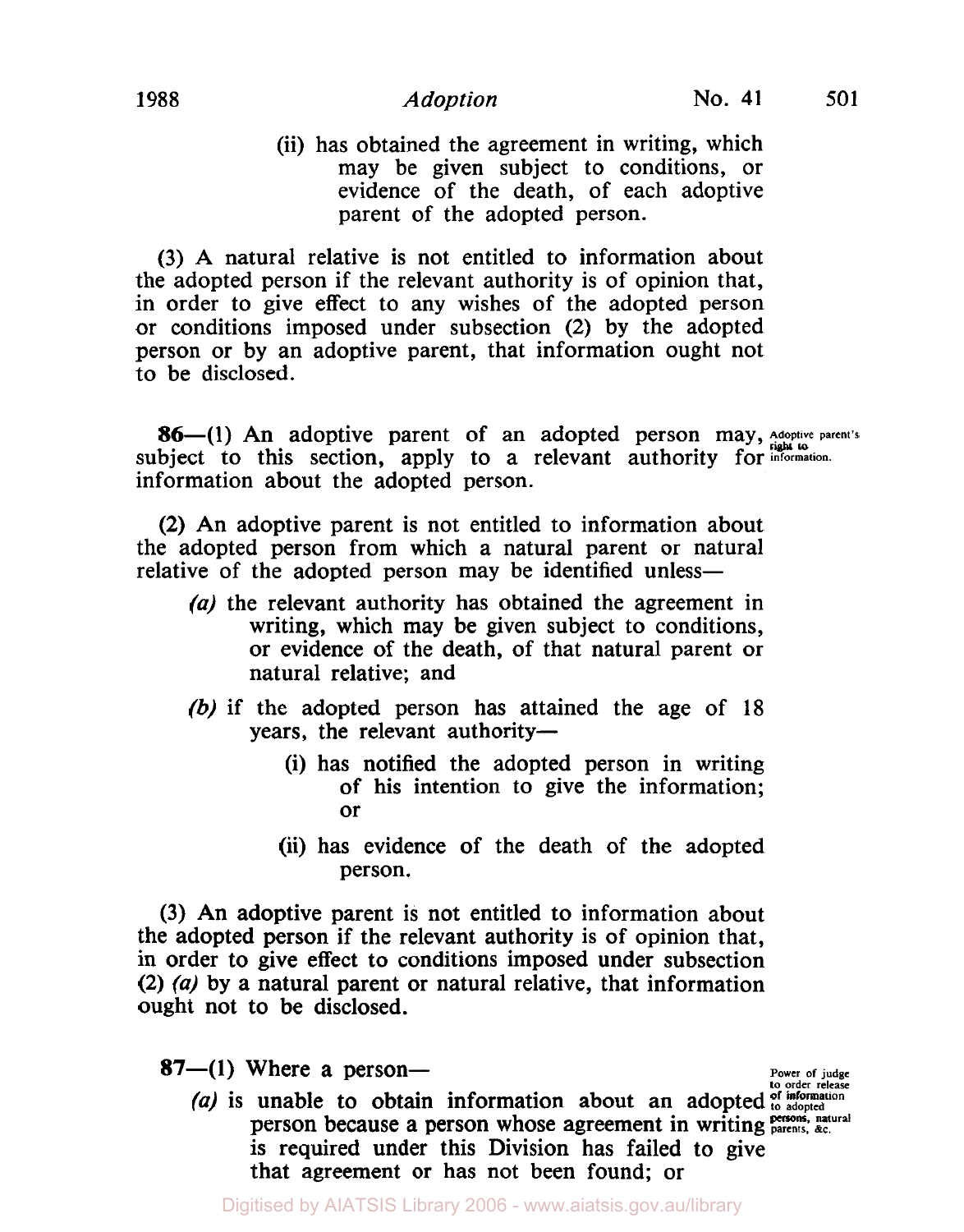(b) being entitled to apply under a preceding section of this Division, desires to obtain information which he is not entitled to obtain under any other provision of this Part,

the first-mentioned person may apply to a judge in chambers for an order permitting him to obtain that information.

(2) An application under subsection **(1)** shall be accompanied by a report from an approved counsellor.

(3) Where, on an application made under subsection **(1),**  the judge is satisfied-

- (a) where the application is made because a person has failed to agree in writing to the giving of the information or has not been found, that it is in the best interests of the applicant that the information be given;
- (b) where the application relates to information which the applicant is not entitled to obtain under any other provision of this Part, that it is in the best interests of the applicant that the information be given, notwithstanding that the information relates to the personal affairs of another person or that another person may be identified from the information; and
- *(c)* after consideration of the report of an approved counsellor made under subsection **(2),** that special circumstances exist which make it desirable so to do,

the judge may, subject **to** subsection **(4),** make an order directing-

- (d) a relevant authority to give such information as is specified in the order to the applicant; or
- **(e)** a body or person to give such information as is specified in the order to the Director for transmission to the applicant or, where the order **so** states and the agency, body, or person agrees, to the applicant.

**(4)** Where a person has failed to agree in writing to the giving of information as mentioned in this Part, the judge shall not make an order under subsection (3) relating to that information unless the judge has given that person, if he can be found, an opportunity to be heard in circumstances in which his identity is not disclosed to the applicant.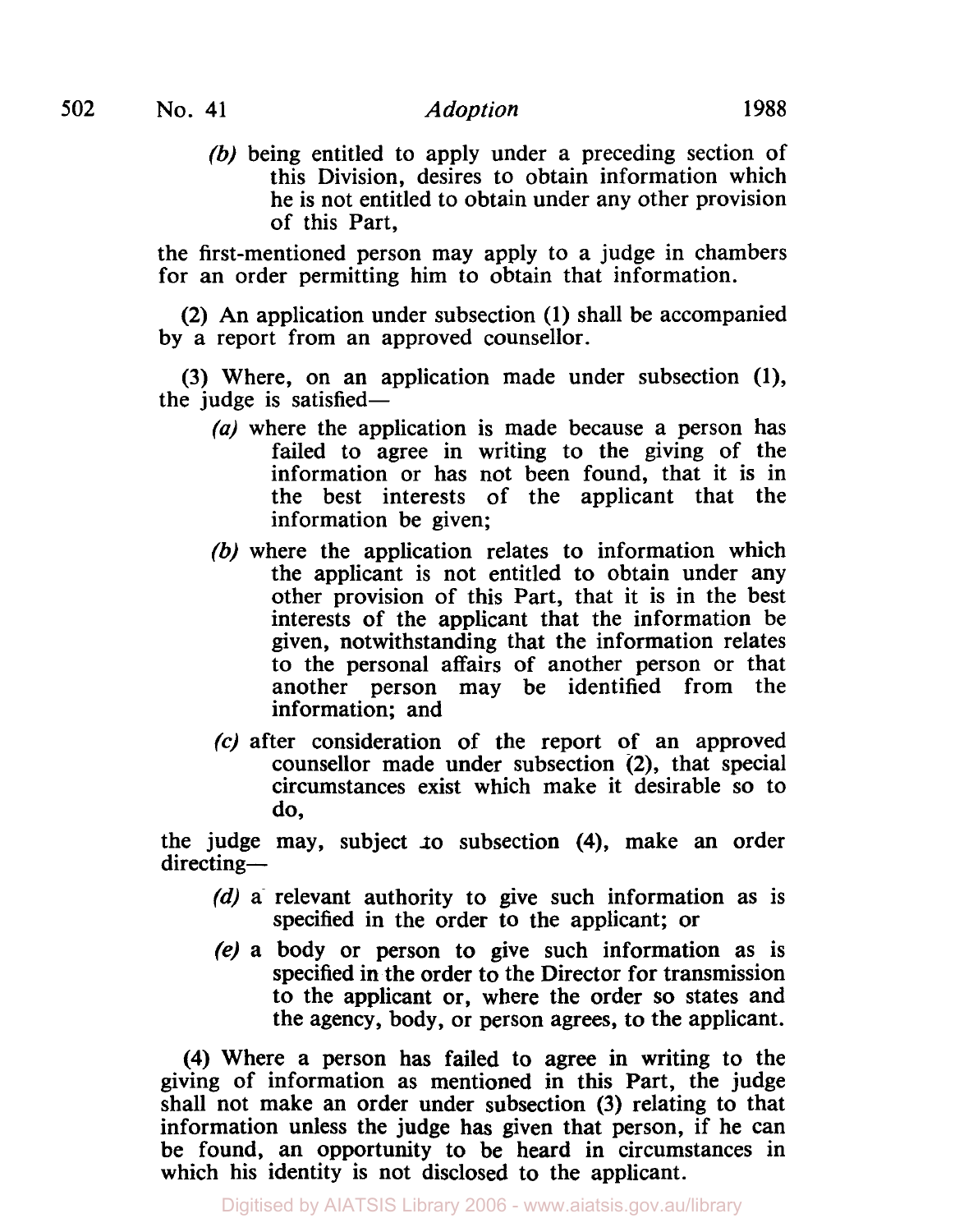**88**-(1) A person who is not entitled to apply under a Power of judge preceding section of this Division may apply to a judge in of information preceding section of this Division may apply to a judge in  $\frac{1}{100}$  order<br>chambers for an order that information about an adopted persons. person be given to the applicant.

(2) An application under subsection (1) shall be accompanied by a report from the Director or an approved counsellor.

(3) Where an application is made under subsection (1), the judge may, if he is satisfied after consideration of a report made under subsection (2) that the applicant has a proper interest in obtaining the information sought and that special circumstances exist which make it desirable so to do, make an order directing-

*(a)* the Director; or

(b) an agency, body, or person,

to give such information as is specified in the order to the applicant.

# *Division 3-Adoption In formation Service*

89—There shall be an Adoption Information Service Adoption established within the Department for Community Welfare and *Service*. within each approved agency which shall—

- *(a)* advise persons with respect to the provisions of this Part;
- (b) make arrangements for the provision of counselling in relation to applications under this Part;
- **(c)** receive applications for information under this Part; and
- *(d)* subject to and in accordance with this Part, facilitate the provision of information to a person whose name is entered in an Adoption Information Register maintained under section **90.**

90-(1) The Director and the principal officer of an approved Adoption agency shall each establish and maintain an Adoption Registers. Information Register.

(2) As soon as practicable after making an entry in an Adoption Information Register, the principal officer of an approved agency shall forward to the Director a copy of the particulars relating to each person in respect of whom the entry is made and the Director shall enter those particulars in the Adoption Information Register maintained by him.